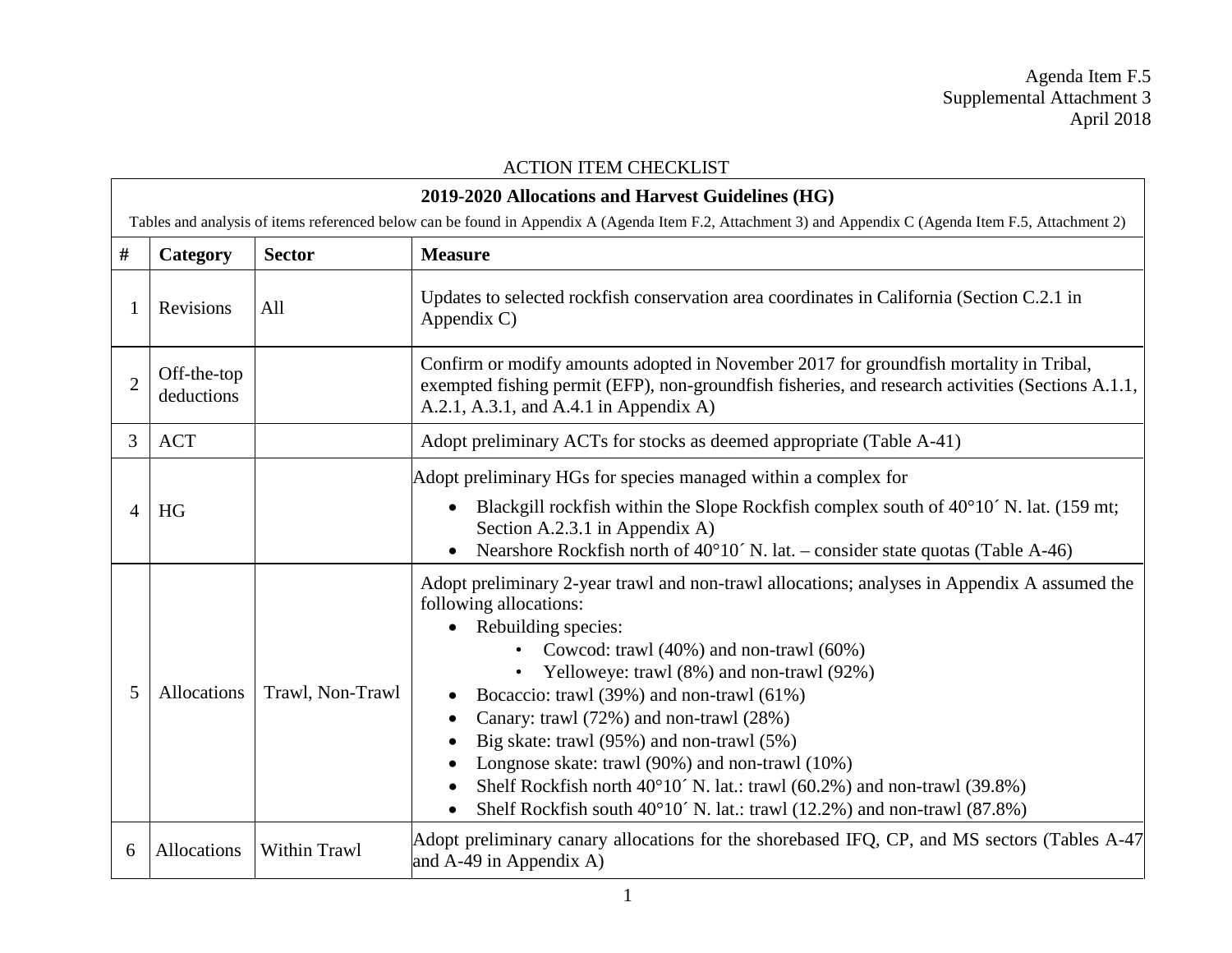| 2019-2020 Allocations and Harvest Guidelines (HG) |                                                                                                                                                         |                         |                                                                                                                                                                                                                                                                                                                                                              |  |
|---------------------------------------------------|---------------------------------------------------------------------------------------------------------------------------------------------------------|-------------------------|--------------------------------------------------------------------------------------------------------------------------------------------------------------------------------------------------------------------------------------------------------------------------------------------------------------------------------------------------------------|--|
|                                                   | Tables and analysis of items referenced below can be found in Appendix A (Agenda Item F.2, Attachment 3) and Appendix C (Agenda Item F.5, Attachment 2) |                         |                                                                                                                                                                                                                                                                                                                                                              |  |
| #                                                 | Category                                                                                                                                                | <b>Sector</b>           | <b>Measure</b>                                                                                                                                                                                                                                                                                                                                               |  |
|                                                   | Set-Aside                                                                                                                                               | Within Trawl,<br>At-Sea | Adopt preliminary set-asides for Pacific whiting at-sea sectors (Table A-49)                                                                                                                                                                                                                                                                                 |  |
| 8                                                 | HG or<br><b>Shares</b>                                                                                                                                  | Within Non-Trawl        | Adopt preliminary 2-year within non-trawl HGs or shares for:<br>Rebuilding species: cowcod and yelloweye<br>Bocaccio south of $40^{\circ}10'$ N lat.<br>Canary rockfish<br>Sablefish south of 36° N lat.: 70% limited entry and 30% open access fixed gears<br>Nearshore Rockfish North of 40°10′ N. latitude - consider state-specific HGs (Table<br>$A-46$ |  |

|    | 2019-2020 Season Structures |                         |                                                                                                                                                                                                                                                                                                                                                                                                                                                           |  |
|----|-----------------------------|-------------------------|-----------------------------------------------------------------------------------------------------------------------------------------------------------------------------------------------------------------------------------------------------------------------------------------------------------------------------------------------------------------------------------------------------------------------------------------------------------|--|
| #  | Category                    | <b>Sector</b>           | <b>Measure</b>                                                                                                                                                                                                                                                                                                                                                                                                                                            |  |
| 9  |                             | Shorebased IFQ          | Allocations based on preferred ACLs (Table A-47 and Table A-48)                                                                                                                                                                                                                                                                                                                                                                                           |  |
| 10 |                             | At-Sea Sectors          | Amendment 21 allocations for widow rockfish based on preferred ACLs (Table A-49)                                                                                                                                                                                                                                                                                                                                                                          |  |
|    |                             | Commercial<br>Non-Trawl | Same as 2017, except proposed routine trip limit changes for:<br>Sablefish N LE and OA (Table A-58)<br>$\bullet$<br>Sablefish S LE and OA (Table A-59)<br>$\bullet$<br>Canary LE and OA (Table A-60)<br>$\bullet$<br>Darkblotched rockfish and Slope Rockfish North (Table A-61)<br>$\bullet$<br>Thornyheads North OA (Table A-62)<br>$\bullet$<br>Lingcod North LE and OA (Table A-63)<br>$\bullet$<br>Lingcod South LE (Table A-68) and OA (Table A-69) |  |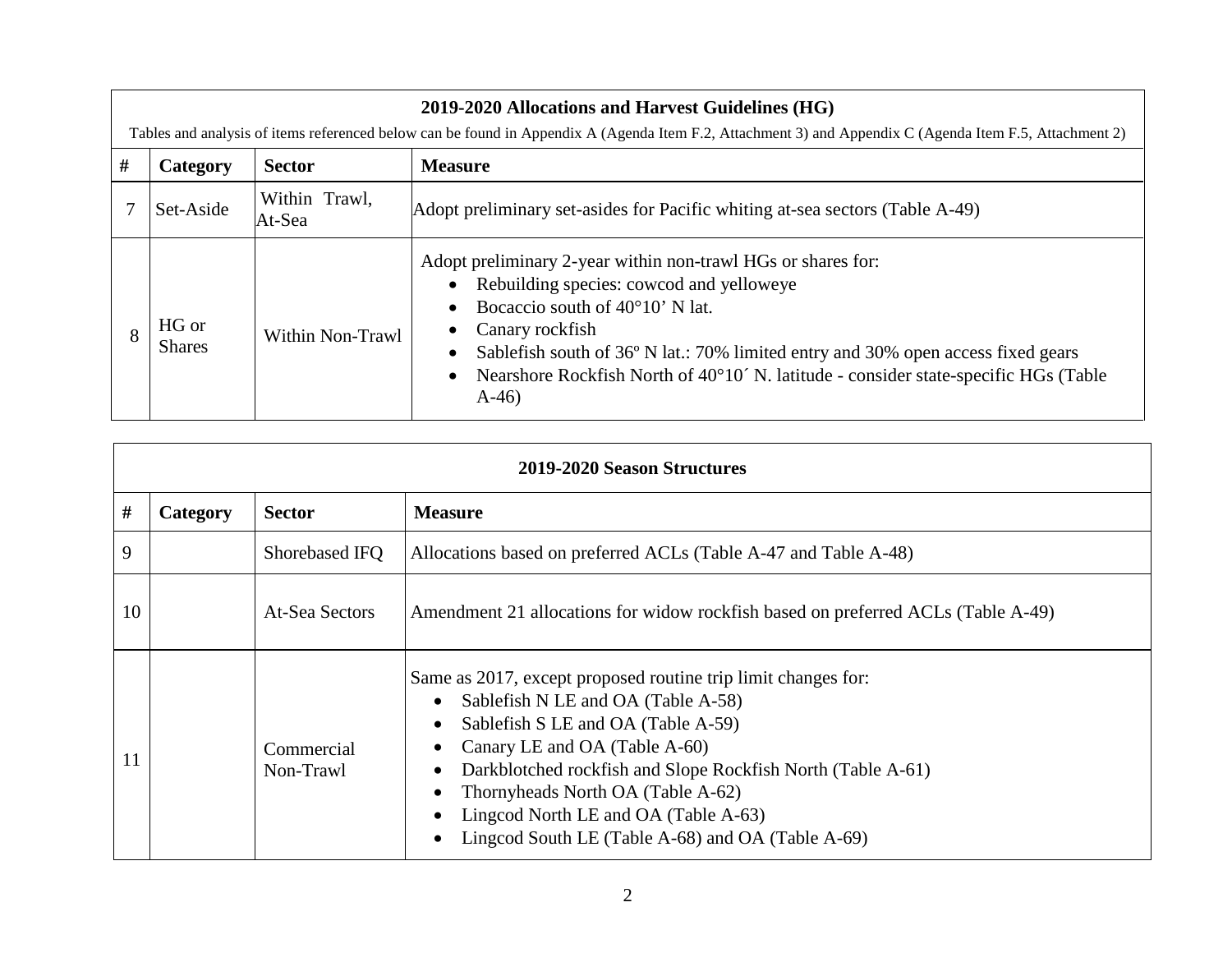| 2019-2020 Season Structures |          |                         |                                                                                                                                                                                                                                                                                                                                                                                                                                                      |
|-----------------------------|----------|-------------------------|------------------------------------------------------------------------------------------------------------------------------------------------------------------------------------------------------------------------------------------------------------------------------------------------------------------------------------------------------------------------------------------------------------------------------------------------------|
| #                           | Category | <b>Sector</b>           | <b>Measure</b>                                                                                                                                                                                                                                                                                                                                                                                                                                       |
| 12                          |          | <b>Treaty Fisheries</b> | Same as 2018, except petrale sole set-aside increases from 220 mt to 290 mt                                                                                                                                                                                                                                                                                                                                                                          |
| 13                          |          | <b>WA</b> Recreational  | Same as 2018, except<br>Progressively reduce or remove the 20 and 30 fm depth restrictions depending on<br>Yelloweye ACL<br>Sub-Bag Limit Options<br>o Canary Rockfish: no sub-bag limit in all marine areas<br>o Cabezon: sub-bag limit of 1 in all marine areas<br>Allow lingcod and rockfish retention with halibut on board north of the Washington-<br>$\bullet$<br>Oregon border MA 1 during the halibut fishery                               |
| 14                          |          | <b>OR</b> Recreational  | Same as 2018, except<br>Season open year round, except June-Aug when fishing is allowed shoreward of 40 fm<br>Higher Yelloweye ACLs than under No Action:<br>o Could allow fewer months with depth restrictions<br>o Possibly allow additional lingcod opportunities<br>o Possibly reduce bottomfish retention restrictions with halibut on board<br>Bag limits will be adjusted through state regulations<br>April-Sept offshore longleader fishery |
| 15                          |          | <b>CA</b> Recreational  | Same as 2018, except<br>Year round fishing for CA scorpionfish<br>$\bullet$<br>Option to fish deeper than 75 fm in Southern Management Area<br>Higher Yelloweye ACLs than under No Action could allow year round fishing at all depths<br>statewide<br>Sub-bag limit options:<br>o Lingcod South: decrease to 1<br>Cabezon: removal of sub-bag limit; up to 10<br>Canary: increase to 2<br>$\circ$                                                   |